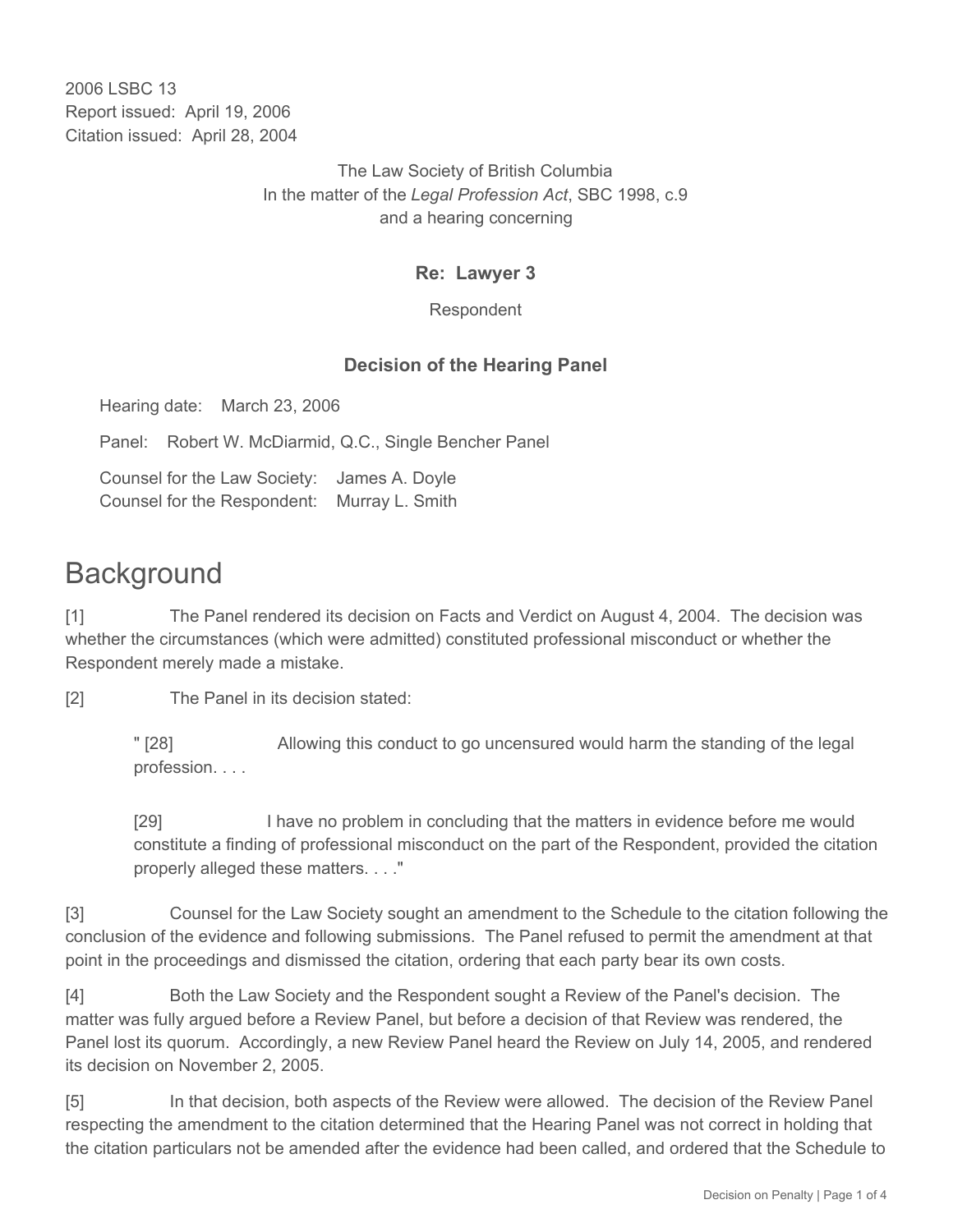the citation be amended.

[6] The Review Panel also found that the Law Society had failed to meet the onus placed upon it to establish that the conduct of the Respondent amounted to professional misconduct, and so to that extent the Respondent was successful at the Review.

[7] It is apparent from a review of the proceedings before the initial Hearing Panel of August 4, 2004, and from a review of the decision of the Benchers on Review that apart from the amendment issue, virtually all of the argument was directed toward the issue of professional misconduct, an issue on which, as noted, the Respondent was successful.

[8] That did not end the matter, however. The decision of the Benchers on Review also set out as follows:

" However, we find that the Respondent acted incompetently in the performance of his duty respecting the Affidavit and exhibits thereto."

[9] There is nothing in the decision of the Benchers on Review which analyzes the finding of incompetence, nor was there placed in evidence the sort of evidence often used to show incompetence, such as, for example, a history of practice. Similar facts in similar situations are often evidence of incompetence; no such evidence was put forward in this case.

[10] The decision of the Benchers on Review made no mention of costs nor did it give any direction respecting penalty. By letter of December 1, 2005, Ralston Alexander, Q.C., President of the Law Society, directed that the penalty proceeding would take place before this Panel (the original Panel) at a date to be set in the usual fashion, and as well made comment on the issue of costs and also on the application made on behalf of the Respondent for anonymous publication. The letter was marked as Exhibit 4 to these proceedings.

[11] At the commencement of the penalty phase before this Hearing Panel, counsel on behalf of the Respondent raised a number of issues:

1. He argued that these proceedings should be confined to the sole issue of professional misconduct;

2. He argued that the Review Panel's jurisdiction was confined to the issue of professional misconduct and, in effect, that the Review Panel could not substitute a finding of incompetence;

3. He argued that the Review Panel did not have the power to remit the matter of penalty on a substituted finding of incompetence to this Hearing Panel;

4. He argued that the duty of fairness prohibited a ruling on any issue for which the Respondent had not been given notice and for which there was no opportunity to make argument; and

5. He argued that the Respondent had a reasonable apprehension of bias in appearing before the same Hearing Panel as had previously opined that the Respondent's conduct was professional misconduct.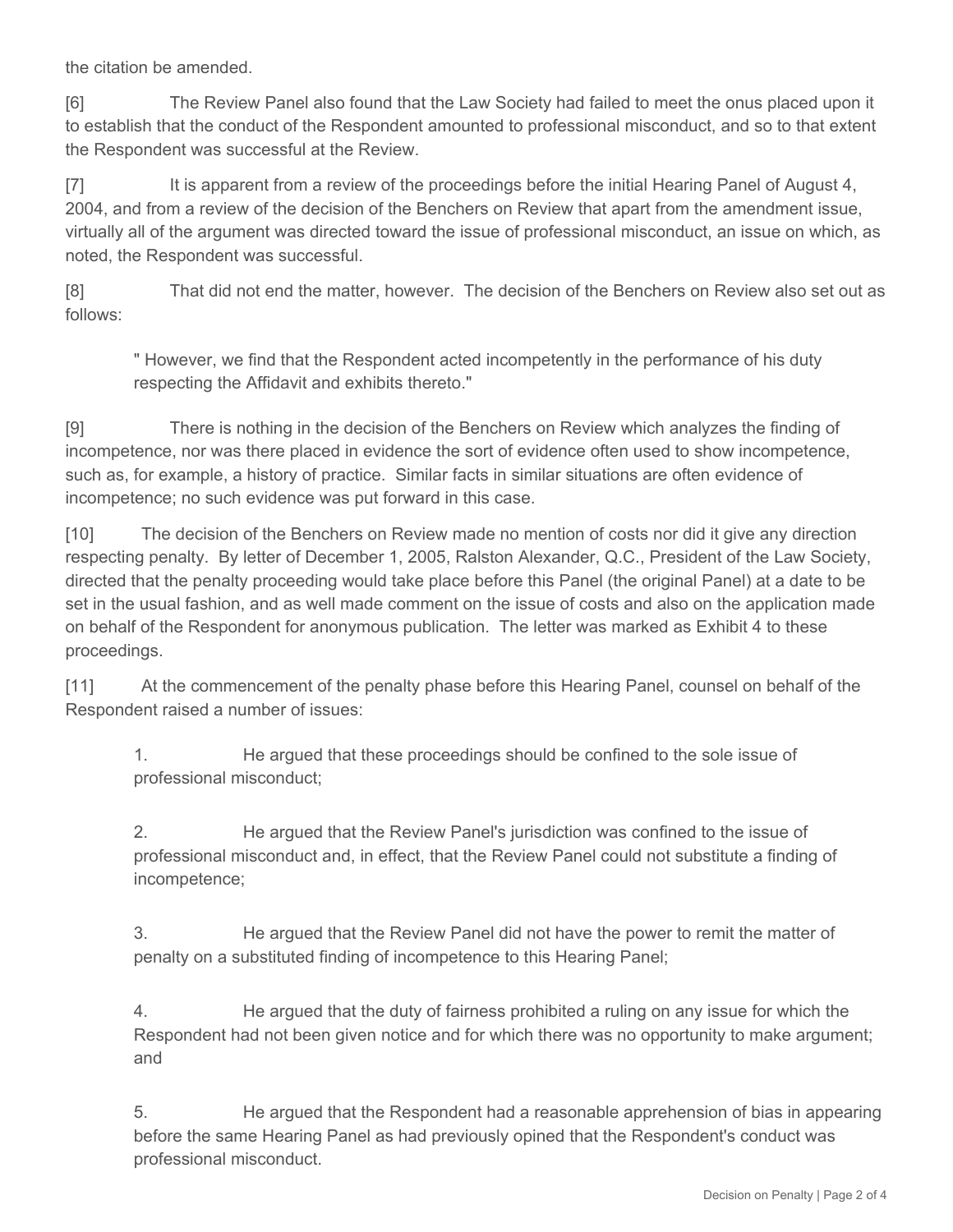[12] Arguments 1, 2 and 4 can be disposed of with reference to the applicable legislation. Section 48 of the *Legal Profession Act* (the " *Act*" ) states that a Respondent (in this case the member, [name]) who is affected by a decision, determination or order . . . of the Benchers may appeal the decision, determination or order to the Court of Appeal. That right to appeal is a complete answer to those three arguments raised on behalf of the Respondent. As can be gleaned from remarks made by this Panel in paragraph [9] above, there may well have been some foundation for an appeal to the Court of Appeal based on those issues raised by counsel for the Respondent, but this Panel has no jurisdiction to entertain such an appeal.

[13] As to argument no. 3, that this Panel cannot impose a penalty, Parts 4 and 5 of the Law Society Rules provide an answer to that submission. In this case, the citation was heard by this Hearing Panel and dismissed. That decision was reviewed and, on Review, a determination was made that in this matter the Respondent acted incompetently. That is a verdict under Rule 4-34, reviewed pursuant to provisions of Part 5 of the Law Society Rules and Section 47(5) of the *Act*. The Benchers on Review substituted a decision the Panel could have made under the *Act*. That constitutes a " verdict under Rule 4-34 adverse to the Respondent" and thus gives this Panel jurisdiction under Rule 4-35. The President then appointed the Panel, as he has the power to do, pursuant to Rule 4-28.

[14] As to the suggestion that this Panel is disqualified by reason of apprehension on the part of the Respondent that the Panel is biased, the Panel has carefully considered the submissions and the relevant law.

[15] First of all, if any member of the Panel (in the event that the Panel is more than one member) personally feels that that member cannot deal with the matters before him or her impartially, then the panelist ought to disqualify himself or herself. In this case, the Panel is capable of approaching the decision with an open mind.

[16] The next question is whether right-minded persons would think that in the circumstances, there was a real likelihood of bias. If that were so, then the panelist should not sit.

[17] There is a presumption that a member of an administrative tribunal will act fairly and impartially in the absence of evidence to the contrary. Grounds for apprehension of bias must be substantial.

[18] As counsel for the Law Society has pointed out, it is quite common for matters before a trial judge for decision (most usually with respect to issues of liability) is overturned by the Court of Appeal, and the matter is then remitted to the trial judge for an assessment of damages. As far as I know, apprehension of bias has not been raised to disqualify trial judges in those situations.

[19] In this case, in the original hearing, the Panel made pejorative commentary about undisputed facts constituting professional misconduct on the part of the Respondent. However, the decision of the Panel was to dismiss the citation. The Benchers on Review have determined that the conduct does not constitute professional misconduct. The Panel has no difficulty in determining a penalty for incompetence without reference to professional misconduct.

[20] Accordingly, the Panel is satisfied that right-minded persons would not think that there was a real likelihood of bias on the part of the Panel.

## **Decision**

[21] The penalty for incompetence usually involves a reprimand and, if needed, directions for remedial action. In this case, the Respondent, through his counsel, has made it clear that he will utilize great care in the future in preparing affidavits and in attaching exhibits to the affidavits. No remedial program is needed